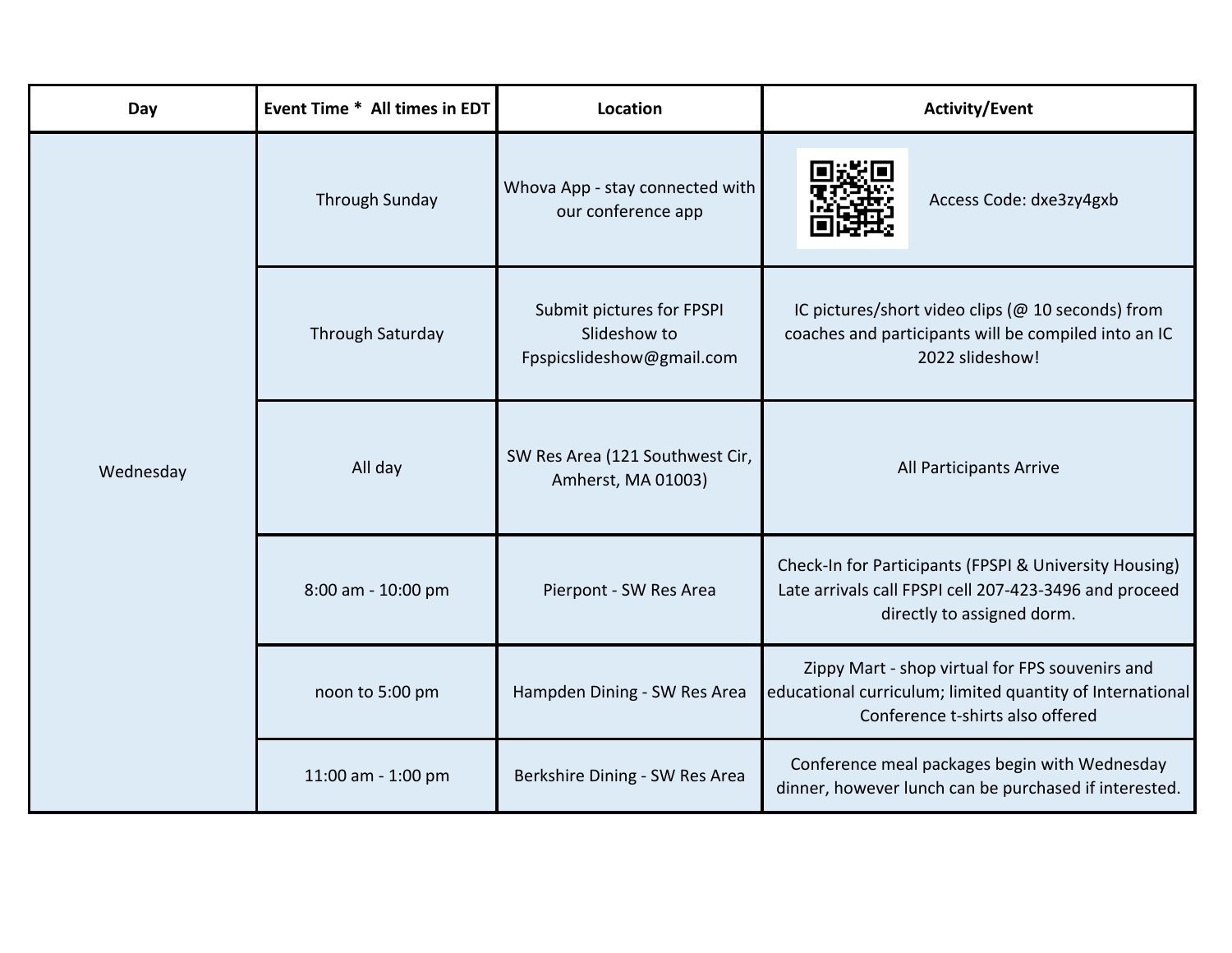| Wednesday | $2:00 - 4:00$ pm  | Outside Berkshire Dining - SW Res<br>Area                                                  | FPS Connect - meet fellow conference attendees and<br>enjoy welcome snacks & music                                                                                                                                                                                                                                            |
|-----------|-------------------|--------------------------------------------------------------------------------------------|-------------------------------------------------------------------------------------------------------------------------------------------------------------------------------------------------------------------------------------------------------------------------------------------------------------------------------|
|           | 3:00 - 5:00 pm    | Campus Center - Auditorium                                                                 | CmPS Open House Q&A - Registered CmPS coaches are<br>welcome to stop by during this time and ask questions<br>(optional)                                                                                                                                                                                                      |
|           | 5:00 PM           | Meal plans begin (for on-site<br>attendees - Wednesday dinner<br>through Sunday breakfast) | See separate schedule for dining hall meals and adhere<br>to staggered time for optimal experience!                                                                                                                                                                                                                           |
|           | 6:00 - 8:00 pm    | Kick-off from SW Res Area                                                                  | Scavenger Hunt - meet promptly at 6:00 pm. Groups of<br>4-7 students (chaperones required) will be formed!<br>Journey through campus to learn about UMass. Return<br>Scavenger Hunt at 8pm Wednesday to Pierpont.<br>Completed Scavenger Hunts are eligible for random<br>drawings for prizes during Saturday's Variety Show. |
|           | 8:00 - 8:45 pm    | Berkshire Dining - Berkshire Room                                                          | First Time to IC Coach connection - meet and greet for<br>coaches who are experiencing their first time at IC.<br>Experienced coaches will be in attendance for Q&A!                                                                                                                                                          |
| Thursday  | 8:45 AM           | <b>Bromery Center for Arts - Tillis</b><br><b>Concert Hall</b>                             | <b>Opening Ceremony Flag Bearers Report - designated</b><br>Flag Bearers should report wearing costumes/outfits<br>from Affiliate or Country.                                                                                                                                                                                 |
|           | $9:45 - 11:00$ am | <b>Bromery Center for Arts - Tillis</b><br><b>Concert Hall</b>                             | Opening Ceremony - also Livestreamed! Check Whova<br>for details.                                                                                                                                                                                                                                                             |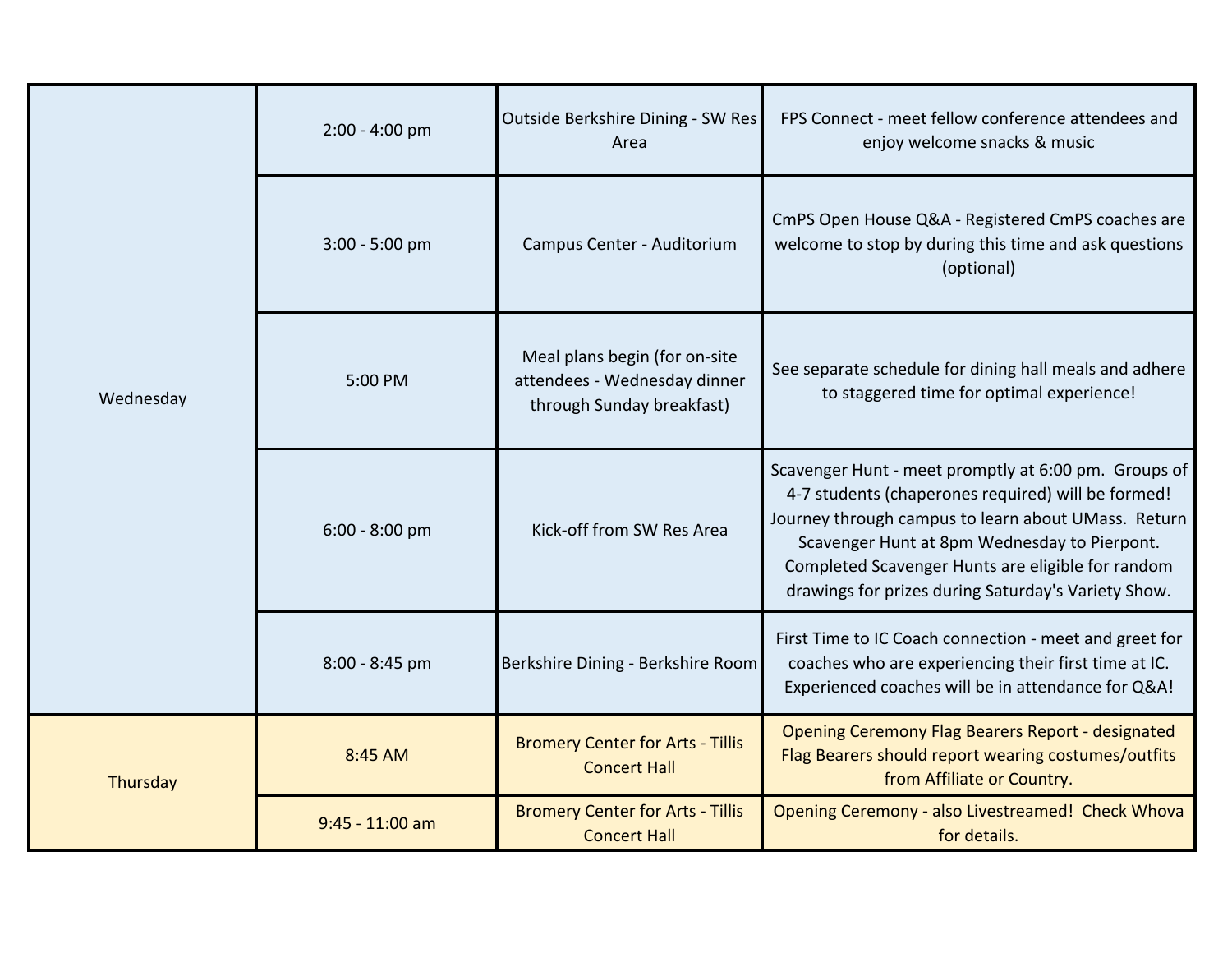|          | 11:15 am - 4:00 pm | Berkshire Dining - SW Res Area                                   | FPS Info Spot - official Q&A for on-site attendees; Q & A<br>also on Whova app                                                                   |
|----------|--------------------|------------------------------------------------------------------|--------------------------------------------------------------------------------------------------------------------------------------------------|
|          | noon - 6:00 pm     | Hampden Dining - SW Res Area                                     | Zippy Mart - shop for FPS souvenirs & publications                                                                                               |
|          | 12:45 - 3:30 pm    | <b>Mullins Center - Arena Floor</b>                              | Global Issues Problem Solving Team Competition; enter<br>via North entrance                                                                      |
|          | 1:00 pm - midnight | <b>FPSOnline</b>                                                 | GIPS Team and Individual virtual competitions                                                                                                    |
| Thursday | $1:00 - 4:00$ pm   | <b>ILC - S331</b><br>(Integrative Learning Center)               | <b>Global Issues Problem Solving Individual Competition</b>                                                                                      |
|          | $1:30 - 4:30$ pm   | <b>Campus Center - Amherst Room</b>                              | <b>MAGIC Competition (on-site only)</b>                                                                                                          |
|          | 12:30 - 4:30 pm    | <b>Campus Center - Auditorium</b>                                | CmPS teams and individuals set up projects (On-site:<br>12:30 Juniors, 12:45 Middles, 1:00 Seniors)                                              |
|          | $2:00 - 3:00$ pm   | <b>Campus Center - Marriott Center</b>                           | Parents' Meeting (On-site only)                                                                                                                  |
|          | $4:00 - 5:30$ pm   | <b>Old Chapel - Great Hall</b>                                   | Choir Rehearsal (On-site only)                                                                                                                   |
|          | $6:30 - 8:30$ pm   | Metawampe Lawn (area between<br>campus center/student union/ILC) | Memento Exchange - bring items to swap (on-site only;<br>rain location/time is inside Berkshire Dining from<br>$8:00 \text{pm} - 9:30 \text{pm}$ |
|          | 7:00 - 9:00 pm     | <b>Campus Center - Auditorium</b>                                | CmPS Interviews on-site in Auditorium or via Zoom (as<br>scheduled)                                                                              |
|          | $8:00 - 9:00$      | Whova App - stay connected with<br>our conference app            | Parents' Meeting (virtual only)                                                                                                                  |
|          | 8:30 - 9:45 pm     | <b>Old Chapel - Great Hall</b>                                   | Choir Rehearsal (On-site only)                                                                                                                   |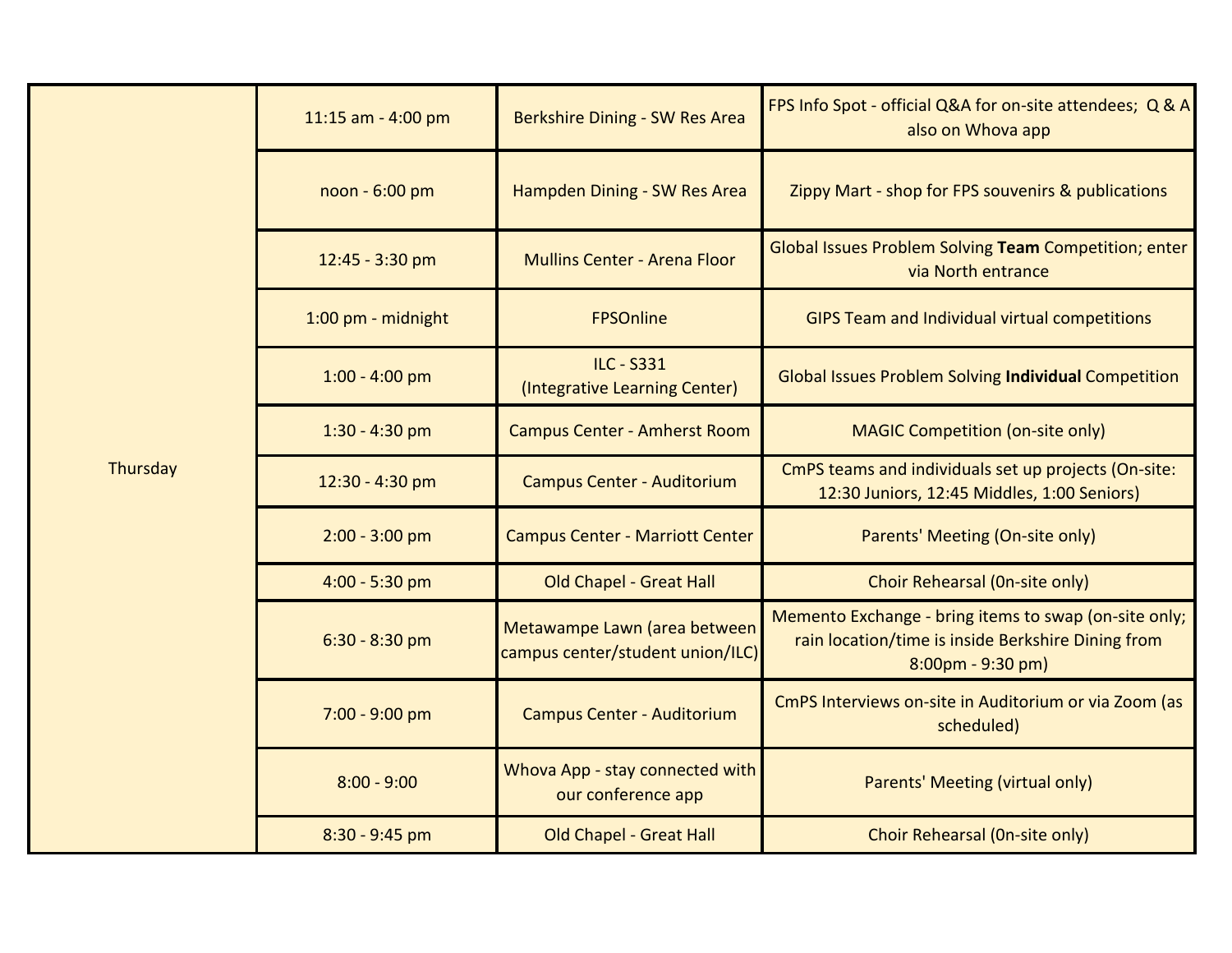| Friday | 8:00 am - 1:00 pm   | Berkshire Dining - SW Res Area                     | FPS Info Spot                                                                                                              |
|--------|---------------------|----------------------------------------------------|----------------------------------------------------------------------------------------------------------------------------|
|        | 8:00 am - 4:00 pm   | Campus Center - Auditorium                         | CmPS Interviews on-site in Auditorium or via Zoom (as<br>scheduled)                                                        |
|        | 8:30 am - noon      | Campus Center - Rm 163C                            | FPS Experience. Registered novice GIPS non-<br>competitors! (On-site only)                                                 |
|        | 8:30 am - noon      | Common areas around campus;<br>dorm rooms          | Presentation of Action Plan preparation                                                                                    |
|        | 8:30 am - noon      | Campus Center - Amherst Room                       | Scenario Writing Team Workshop - participants may<br>bring laptops, optional (pre-registration required; on-<br>site only) |
|        | 8:30 - 10:30 am     | <b>Student Union - Ballroom</b>                    | Creative Problem Solving Workshop (pre-registration<br>required; on-site only)                                             |
|        | 8:45 - 10:45 am     | <b>ILC - N151</b><br>(Integrative Learning Center) | Scenario Performance Workshop (pre-registration<br>required; on-site and zoom)                                             |
|        | 9:00 -10:00 am      | ILC - S131<br>(Integrative Learning Center)        | The Value of Academic Competitions presentation (pre-<br>registration required; on-site only)                              |
|        | 10:00 am - 5:00 pm  | Hampden Dining - SW Res Area                       | <b>Zippy Mart</b>                                                                                                          |
|        | 10:00 - 11:00 am    | Virtual - see Whova app                            | Defining the Work session                                                                                                  |
|        | 11:00 am - 12:00 pm | Virtual - see Whova app                            | <b>Futures Thinking Immersion Session</b>                                                                                  |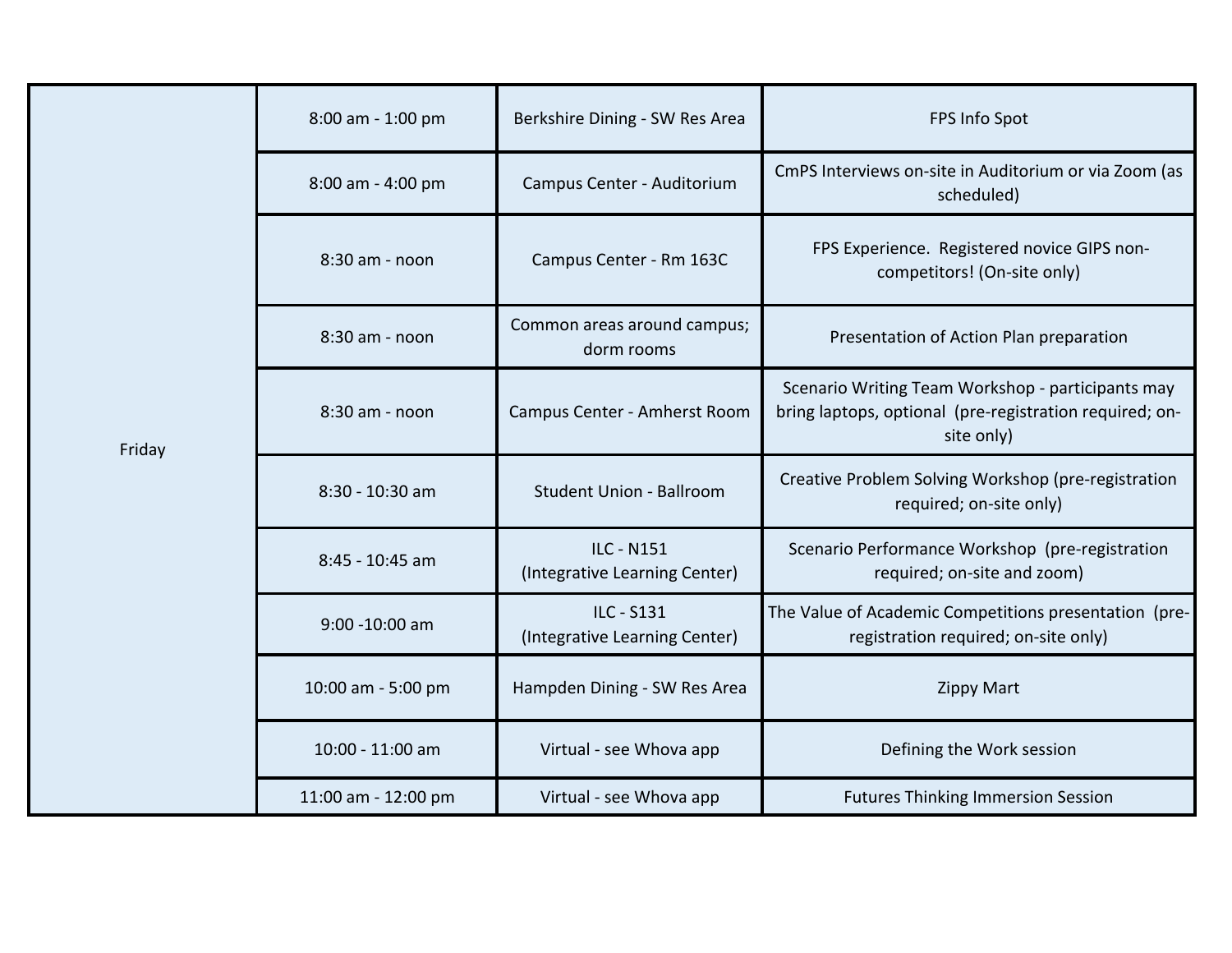| Friday   | $1:00 - 4:00$ pm      | Various locations - as assigned                                | Presentation of Action Plan (on-site as assigned)                                                                                                 |
|----------|-----------------------|----------------------------------------------------------------|---------------------------------------------------------------------------------------------------------------------------------------------------|
|          | $2:00 - 4:00$ pm      | <b>Student Union - Ballroom</b>                                | Tips & Tools to Enhance CmPS (pre-registration<br>required; on-site and zoom)                                                                     |
|          | $4:00 - 5:00$ pm      | <b>VIRTUAL via Zoom</b>                                        | A to Z Creativity                                                                                                                                 |
|          | $4:30 - 6:30$ pm      | Berkshire Dining - in dining hall                              | FPS Connect - Bingo activity to meet new FPS friends (on-<br>site only)                                                                           |
|          | $5:30 - 7:00$ pm      | Old Chapel - Great Hall                                        | Choir Rehearsal (on-site only)                                                                                                                    |
|          | 7:00 - 9:00 pm        | Campus Center - Auditorium                                     | CmPS Showcase for all projects on-site; all are invited to<br>view projects and speak with the CmPSers; all projects<br>are also on the Whova app |
|          | $8:00 - 9:00$ pm      | <b>VIRTUAL via Zoom</b>                                        | Senior Student Forum                                                                                                                              |
|          | 9:00 - 10:00 pm       | <b>Berkshire Room</b>                                          | Senior Student Forum (pre-registration required; on-site<br>only)                                                                                 |
| Saturday | $9:00$ am - 5:00 pm   | <b>Berkshire Dining</b>                                        | <b>FPS Info Spot</b>                                                                                                                              |
|          | 8:30 - 10:30 am       | <b>Student Union - Ballroom</b>                                | Thinking Tools for generating and focusing (pre-<br>registration required; on-site only)                                                          |
|          | 9:00 AM               | Variety Show - virtual entries due                             | Look for details on the Whova app on how to submit<br>virtual entries!                                                                            |
|          | $9:00$ am - $3:00$ pm | <b>Bromery Center for Arts - Tillis</b><br><b>Concert Hall</b> | <b>Variety Show Auditions</b>                                                                                                                     |
|          | $9:00 - 11:00$ am     | <b>Marcus - Auditorium 131</b>                                 | Presentation of Act. Plans Finals - Junior Division (on-site<br>only; virtual final submissions will be shown on-site and<br>also on Whova app)   |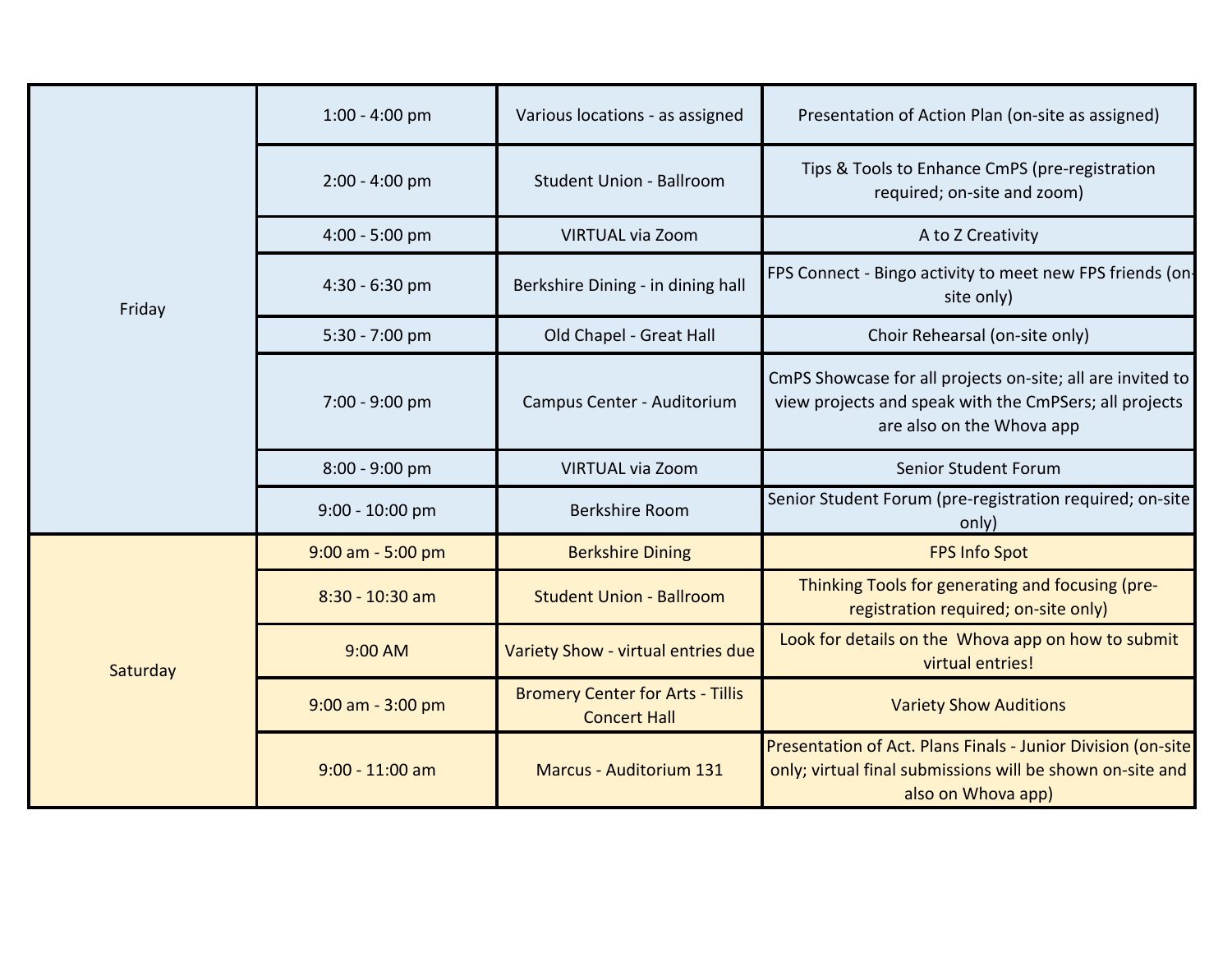|          | $9:00 - 11:00$ am          | <b>Mahar - Auditorium 108</b>                                                 | Presentation of Act. Plans Finals - Middle Division (on-<br>site only; virtual final submissions will be shown on-site<br>and also on Whova app) |
|----------|----------------------------|-------------------------------------------------------------------------------|--------------------------------------------------------------------------------------------------------------------------------------------------|
|          | $9:00 - 11:00$ am          | <b>ILC N151</b><br>(Integrative Learning Center)                              | Presentation of Act. Plans Finals - Senior Division (on-site<br>only; virtual final submissions will be shown on-site and<br>also on Whova app)  |
|          | 10:00 am - 3:00 pm         | Hampden Dining - SW Res Area                                                  | <b>Zippy Mart</b>                                                                                                                                |
|          | 10:00 am - Noon            | <b>Campus Center - Amherst Room</b>                                           | The Vortex of Scenario Writing (pre-registration<br>required; on-site and via zoom)                                                              |
|          | 11:15 am -12:30 pm         | <b>Campus Center - Marriott Center</b>                                        | FPS Q&A Session for Coaches (pre-registration required<br>on-site only)                                                                          |
|          | Noon - 1:30 pm             | <b>Old Chapel - Great Hall</b>                                                | Choir Rehearsal (on-site only)                                                                                                                   |
| Saturday | 1:00 PM                    | <b>Submit pictures for FPSPI</b><br>Slideshow to<br>Fpspicslideshow@gmail.com | <b>Pictures for Slide Show</b>                                                                                                                   |
|          | $1:30 - 4:30$ pm           | <b>Student Union - Ballroom</b>                                               | <b>MAGIC Collaborative Experience (pre-registration</b><br>required; on-site only)                                                               |
|          | $2:00 - 4:00$ pm           | <b>ILC N151</b><br>(Integrative Learning Center)                              | Improv Workshop (pre-registration required; on-site and<br>zoom)                                                                                 |
|          | $3:00 - 5:00$ pm           | <b>Bromery Center for Arts - Tillis</b><br><b>Concert Hall</b>                | Choir Rehearsal (on-site only)                                                                                                                   |
|          | 4:30 - 5:00 pm             | <b>Campus Center - Auditorium</b>                                             | <b>CmPS Project Removal</b>                                                                                                                      |
|          | afternoon - exact time tbd | <b>Berkshire Dining</b>                                                       | FPS Connect - Cultural Tea (on-site only)                                                                                                        |